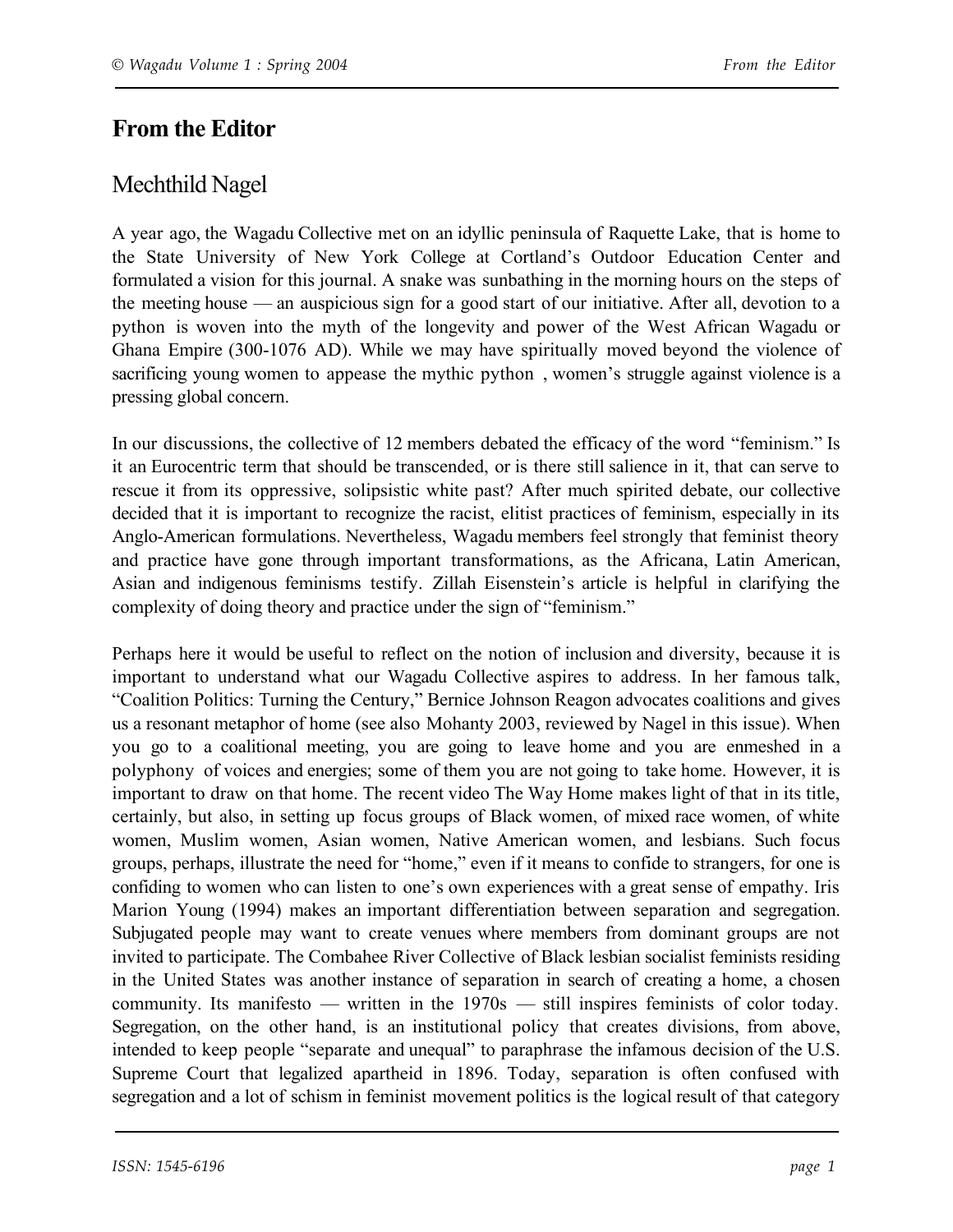mistake.

As a journal, Wagadu is committed to highlighting feminist discourses and to bringing into conversation voices from feminist authors, artists, activists and organizations from all over the globe. As a collective, we also wish to interact face-to-face with feminists who share their original work with the SUNY Cortland campus community. To that end, we created a spring and fall distinguished lecture series. Our first year's participants were Dr. Siga Fatima Jagne, a gender consultant from The Gambia, and Dr. Maina Singh, a professor from New Delhi, India. Siga Jagne's talk is published in this inaugural edition, and Maina Singh's talk, "Issues Concerning Trafficking in South Asia," will be published in a future issue dedicated to the trafficking issues. Both speakers have joined the advisory board of Wagadu, and they already have participated actively in reviewing paper submissions.

This special issue is dedicated to the theme "Feminists Confront Empire." After September 11, 2001, this issue has a renewed urgency, as we have seen United States' imperial impunity raised to a new level: conservatives are clamoring for a "new imperialism" that seems to have finally retired the old Monroe Doctrine. No longer satisfied with controlling the material and intellectual resources of the Americas, the U.S. government has moved to proclaim the rest of the Earth and extraterrestrial space as the domain of the U.S. military, intelligence, business, etc. One ideological defense centers around Samuel Huntington's "clash of civilizations," a theme pursued in Asma Barlas' testimonial narrative in this edition. Christianity, i.e. Americans (sic), aligns itself with the force of good; Islam, i.e. the oriental Other (sic), is assigned the force of evil and must be fought accordingly. Women living in those (evil) countries become a convenient justification for rendering those evil sites impotent; they must be rescued from the Muslim other (Taliban, Baathists, etc.). So, the U.S. president could credibly say that his army freed the Afghani women from the rule of the Taliban when they bombed the country in search of the elusive Osama. In reality, it seems that rural Afghani women are worse off than ever before, and their plight is forgotten as the United States moved into its new imperial role of "liberating" Iraqi women from Saddam.

Another ideological defense of imperialism springs from a triumphalist celebration of singular superpower status; yet, the demise of the Soviet Union notwithstanding, perhaps Seattle 1999 has ushered in a counterbalancing power  $\frac{1}{2}$  a power from below, i.e. people around the globe who are rallying for peace, for the possibility of another world that is free from nuclear proliferation of arms, free from possessive individualism, a world where women and men are free to explore cooperation and dialogue across cultural differences, free to disarm the oppressive logic of flexible accumulation.

Women around the globe have mobilized in unprecedented numbers to spearhead this movement from below; they participated in the uprising of Chiapas against the North American Free Trade Agreement (NAFTA); they danced and mobilized in the Seattle demonstration against the World Trade Organization (WTO); and they are part of the World Social Forum. Of course, the struggle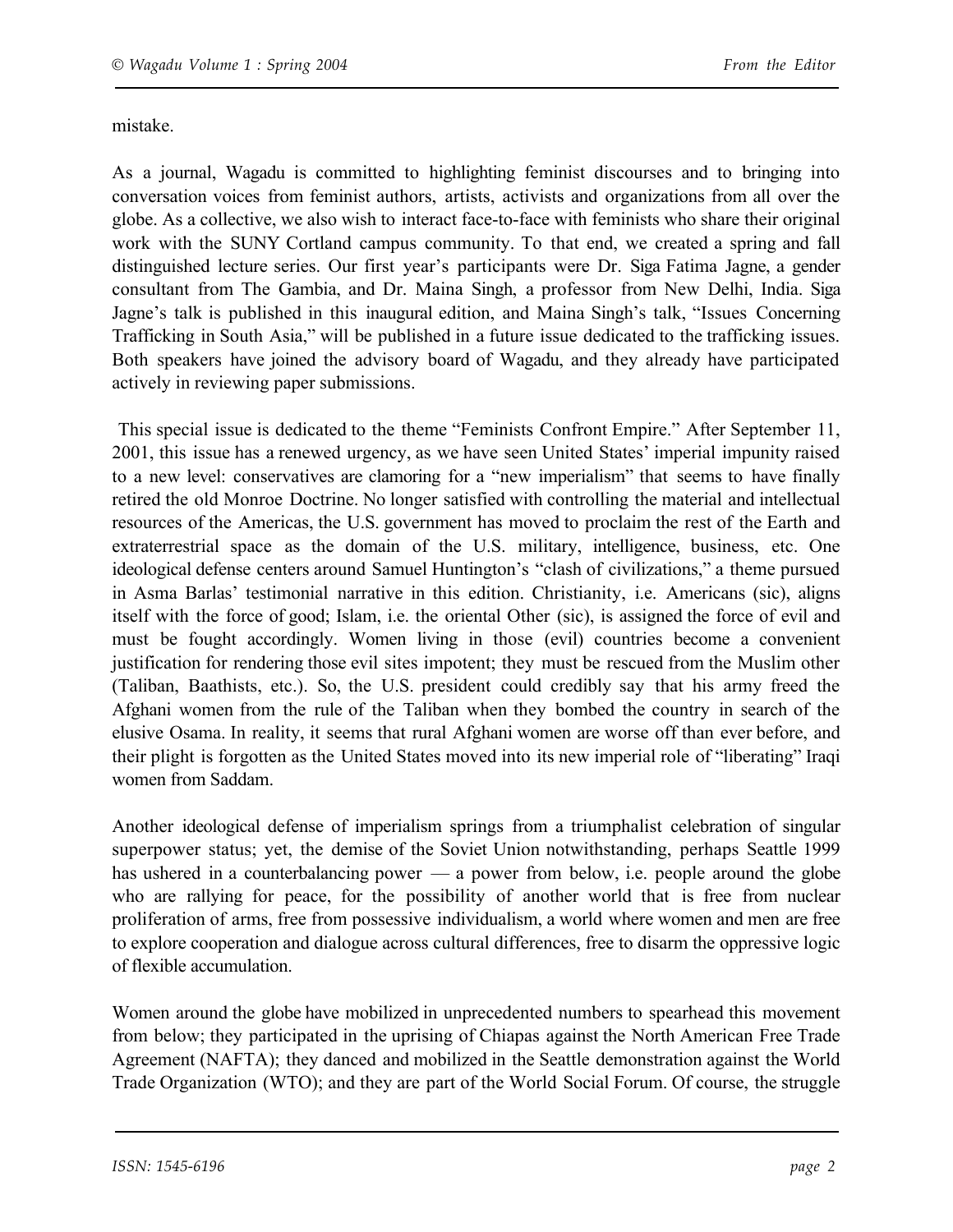for women's liberation from patriarchal practices is far from accomplished — and certainly, feminist theory has to account for white solipsism, class and caste elitism, and internalized oppression — but nevertheless, women's agency and women's rights can no longer be ignored at a local or global level.

The articles by Zillah Eisenstein and Asma Barlas address systemic and personal violence in the imperial age. They also emphasize resistance strategies to intersectional oppression.

Zillah Eisenstein's article is an excerpt from her forthcoming book Against Empire, Feminisms, Racism and Fictions of "The" West (Zed Press, Summer 2004). She deftly critiques a liberal, or mainstream, feminism, favoring a feminism that is radically pluralist rather than liberally pluralist. Although feminists may emphasize different aspects of the struggle for equality, it is imperative that systems of oppression (racism, [hetero]sexism, class exploitation) are transformed rather than merely reformed. In the times of the rearticulation of Empire (and its veritable celebration by the right), it is clearly important to unify the forces of resistance across the globe. Eisenstein chronicles the painful struggles of realizing such unity. One such crossroad was the 1992 Women in Africa and the African Diaspora conference held in Nigeria. Its proceedings give us a glimpse of some of the conflicts and candid dialogue between conference participants (cf. Sisterhood, Feminisms, and Power, Obioma Nnaemeka, 1998). Inclusion, specificity, diversity, and equality are some of the key principles Eisenstein explores in her essay. She grapples with the question of how feminism could best be suited for addressing these ideals. In the end, she holds that feminism must remain vibrant and open to new meanings.

Asma Barlas discusses the psychological and political impact of living as a colonized subject, far from home — a home that has become hostage to violent forces, thanks in part to the foreign policies of Empire. Barlas makes use of Memmi's analysis of the "mark of the plural" which inevitably faces people of color in a white supremacist society, whereas whiteness bestows invisibility, normalcy and the mark of the singular — in Manichean fashion. Especially after September 11, 2001, the United States has applied a crude Manichean logic to subjects deemed undesirable and therefore considered evil: Arab and Muslim men.

Resistance to Empire also is a theme in Amoo-Adare's exploration of a critical literacy of space, i.e. of developing skills to look at the hidden agendas of spatial, capitalist developments. In her case study, she interviews Asante women in Accra, Ghana, a city with a high percentage of households headed by women. Drawing on her own experience, as an Asante woman and trained in architecture, she reflects on her grandmother's courtyard house which defies the western capitalist trajectory of spatiality and which also differs from her mother's city dwelling. These various childhood experiences enable Amoo-Adare to develop a renegade architectural stance, which is womanist and contests the racial, gendered, and class formations in the ownership of space.

Faranak Miraftab's article interrogates the invited and invented spaces of participation and calls on feminist researchers to validate oppositional practices of the poor whose novel, i.e. "invented"